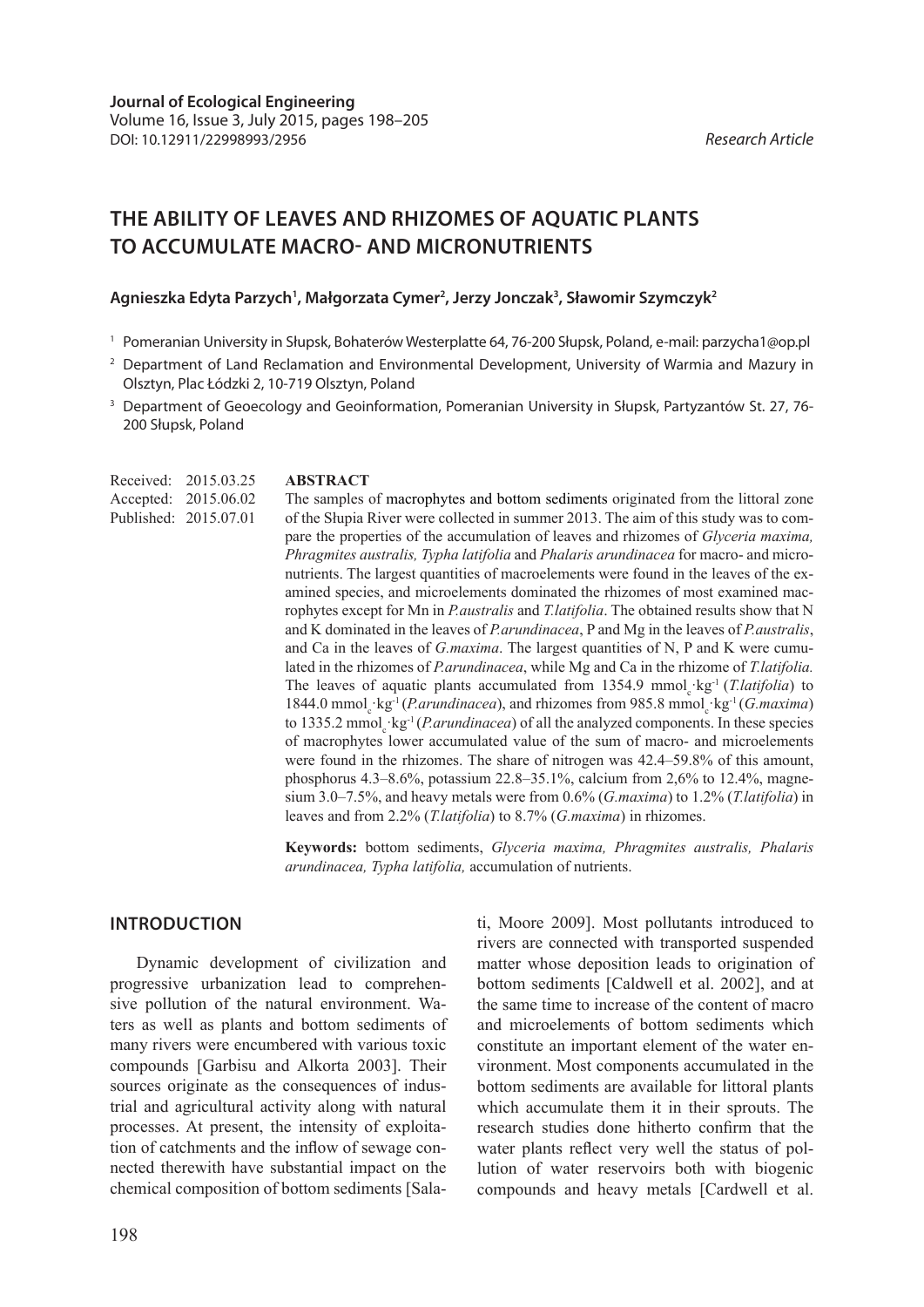2002, Klumpp et al. 2002, Kohler and Schneider 2003, Baldantoni et al. 2004, Demirezen and Askoy 2004, Schneider and Melzer 2004, Aksoy et al. 2005, Letachowicz et al. 2006, Sasmaz et al. 2008, Baldantoni et al. 2009, Bonanno and Lo Giudice 2010, Bonanno 2011, Klink et al. 2013]. In this respect, an increase in certain nutrients and the presence of pollutants are known to have an effect on the distribution of aquatic macrophytes [Bernez et al. 2001, Samecka-Cymerman and Kempers 2002]. Intake and bioaccumulation of necessary constituents is an element of the natural cycle [Kabata-Pendias and Szteke 2005, Dummee et al. 2012]. Aquatic macrophytes can obtain nutrients from the sediment as well as directly from the water itself [Schulz et al. 2003, Thiébaut and Muller 2003]. Differences in the quantity of accumulated elements can be observed not only among the species but also depending on the part of the plant, vegetation season and availability of the components [Alberts and Camardese 1993, Zhang et al. 2009]. The lower of the organization of the plants, the weaker their physiological barriers are developed, and accumulation of metals is passive. Some plant species form certain physiological barriers limiting transfer of the tonic compounds from rhizomes to leaves [Hozhina et al. 2001, Parzych et al. 2015]. Heavy metals content in aquatic plants can exceed many times their content in the biotopes surrounding water due to their fibrous root system of large contact surface area [Alberts and Camardese 1993, Burke et al. 2000, Aksoy et al. 2005, Bragato et al. 2009], and the wide scope of variability is caused by biological and ecological character of particular species.

Plants also play an essential role in the proper functioning of aquatic ecosystems. Produce oxygen dissolved in water, are involved in the circulation of nutrients, is a place of refuge for many aquatic organisms are involved in the process of self-purification of water and stabilize bottom sediments. Controlling the chemical composition of coastal vegetation and bottom sediment allows primarily the identification of existing and potential risks arising from the toxic effects of pollution on the aquatic environment and human health.

The aim of this study was to compare the properties of the accumulation of leaves and rhizomes of *Glyceria maxima* (Hartm.) Holmb.*, Phragmites australis* (Cav.) Trin. ex Steud.*, Typha latifolia* L. and *Phalaris arundinacea* L. for macro- and micronutrients. The contents of elements in aquatic plants were analyzed considering each component separately and in an integrated way – by comparing the demand for nutrients. The study takes into account the effect of the bottom sediments to the tested macrophytes.

## **MATERIAL AND METHODS**

#### **Sampling site locations**

The research was carried out in summer 2013 year within the area of 10 stations situated with the limits of the city of Słupsk  $(54°28'N, 17°02'E)$ along the Słupia River. The Słupia River is situated in the central part of Pomerania (northern Poland), (Figure 1). It is a lowland watercourse of the length of 138.6 km and of the area of the catchment of 1620 km2 . The Słupia River headwater is at the



**Figure 1.** Distribution of the sampling points on the river Słupia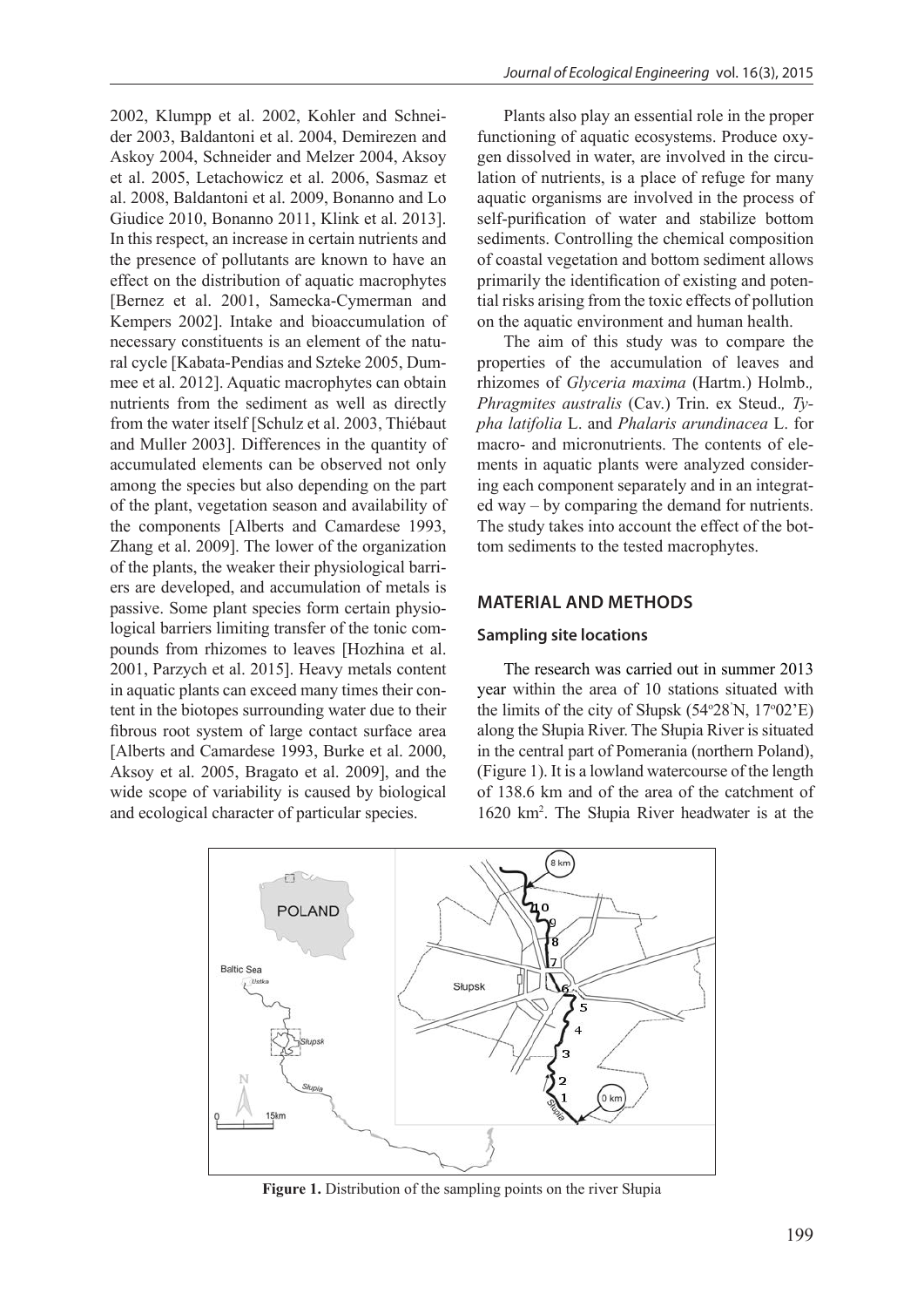Kashubian Lake District close to Sierakowska Huta at the height of 178 m a.s.l. The width of the water bed varies from 7 m in the upper part of the river to 40 m at its mouth, where the average flow is  $15.5 \text{ m}^3 \text{s}^{-1}$ . The area of the City of Słupsk covers a 8 km stretch of the Słupia River, whose shores are covered with numerous macrophytes.

#### **Sample preparation and analytical methods**

The samples of bottom sediments and of leaves and rhizomes *of Glyceria maxima*, *Phragmites australis, Typha latifolia* and *Phalaris arundinacea,* originated from the littoral zone of the Słupia River (Figure 1). The bottom sediments were collected with the use of the *Eckman* sampler from the depth of 0–15 cm. The samples were dried at the temperature 65 °C (Drying Over), they were sieved through a sieve of 1 mm and grinded in a mortar. In bottom sediments acidity (pH, H2 O) and organic matter content were indicated – by the method of heat loss in a muffle furnace at the temperature 550 °C for 4 h. The samples of macrophytes within the area of each station were taken for the tests from several plants by preparation of mixed samples separately made of leaves and separately of rhizomes. The plant material was cleaned of mineral parts of the soil, flushed in the distilled water, dried to constant mass at the temperature of 65 °C for 48 h. Then, it was homogenized in a laboratory grinder (IKA A 11 basic, Germany). The total contents of nitrogen in bottom sediments and in plants was determined by Kiejdahl method (Büchi K-350, Destilation Unit, Switzerland), and the phosphorus by the molybdate method (spectrophotometer UV-VIS, Hitachi U-5100, Japan), after digested in the mixture of 98%  $H_2SO_4$  and 30%  $H_2O_2$ . In order to determine the metallic elements, the bottom sediments and plant samples were digested wet in a closed system, in the mixture of  $65\%$  HNO<sub>3</sub> and  $30\%$  $H_2O_2$ . The extracts were diluted to final volumes of 50 ml with deionized water. The concentration of Mg, K, Ca, Zn, Fe, Mn, Ni and Cu in plants determined by atomic absorption spectrometry (AAS), (Aanalyst 300, Perkin Elmer, USA). The analyses were performed in the oxy-acetylene flame. The tests were carried out following the original standards (Merck KGaA, 1 g/1000 mL).

#### **Elaboration of results**

The distribution of the content of the analyzed elements was tested by the Shapiro-Wilk test. Due to the lack of normal distribution of data, nonparametric test was used. The significance of the differences in the macro- and microelements in the leaves and rhizomes of aquatic plants was verified by Mann Whitney U test. Moreover, the ratio was calculated rhizomes/leaves concentration (mean) ratios of research elements in *G.maxima, P.australis, T.latifolia* and *P.arundinacea.* Aquatic plant's demand for nutrients was described by the ANE (Accumulation Nutrient Elements) method according to Ostrowska [1987]. The sum of the components (Y) mmol<sub>c</sub> $\text{kg}$ <sup>-1</sup> was calculated from the formula:

$$
Y=\sum_{i=1}^i (Z:z),
$$

where:  $Z$  – content of the element in mg kg<sup>-1</sup>, z – atomic weight/ion valency.

After the calculation of Y, the percentage  $(X)$ of each element in the sum of:

$$
X = \frac{(Z:z) \cdot 100}{Y}
$$

was calculated. The study contained the effect of the sediments on the tested macrophytes (Table 1).

## **RESULTS AND DISCUSSION**

The content of macroelements in sprouts of the plants reflects the level of their supply with nutrients. The largest quantities of N, P, K, Mg and Ca were found in the leaves of the examined species of (Table 2, Table 3), which according to Sharma et al. [2006], is fully substantiated due to the process of photosynthesis which takes place therein. An exception was found only in the case of Mg (*P.australis*) and P (*T.latifolia*)*,* whose quantity was little larger in the rhizomes than in the leaves (Table 3). The obtained results show that N and K dominated in the leaves of *P.arundinacea* ( $N =$ 15320 mg·kg<sup>-1</sup>, K = 19774 mg·kg<sup>-1</sup>), P and Mg in the leaves of *P.australis* ( $P = 3131$  mg·kg<sup>-1</sup>, Mg =  $2508 \text{ mg} \cdot \text{kg}^{-1}$ ), while Ca dominate in the leaves of *G.maxima* (Ca =  $6864$  mg·kg<sup>-1</sup>). The largest quantities of N, P and K were cumulated in the rhizomes of *P.arundinacea* ( $N = 9840$  mg·kg<sup>-1</sup>,  $P = 2638$  mg·kg<sup>-1</sup>, K = 16443 mg·kg<sup>-1</sup>), and Mg and Ca in the rhizomes of *T.latifolia* (Mg = 1990 mg·kg<sup>-1</sup>, Ca = 4258 mg·kg<sup>-1</sup>) (Table 2). The highest values of N/P were found in the leaves of *P.arundinacea* (6.3), the lowest in the leaves of *P.australis* (3.7). The low levels of N/P ratio re-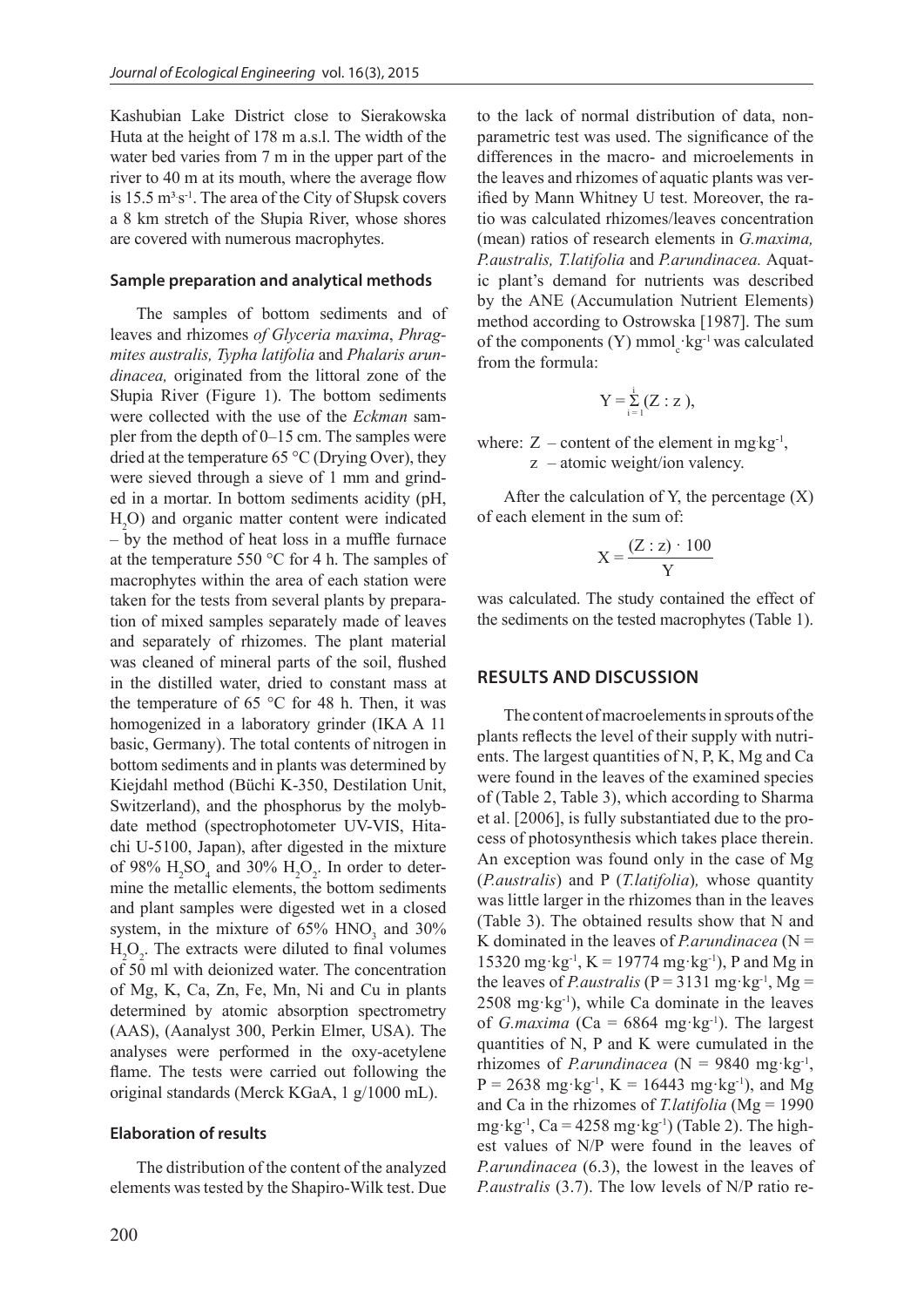| Specification     |                    | Average $\pm$ SD                              | Median<br>Range |                    | CV, % |
|-------------------|--------------------|-----------------------------------------------|-----------------|--------------------|-------|
| pH(H, O)          |                    | $7.84 \pm 0.36$                               | 7.95            | $7.00 - 8.19$      | 4.6   |
| Organic matter, % |                    | $2.14 \pm 2.51$                               | 0.91            | $0.56 - 7.94$      | 117.0 |
| N                 |                    | $969.5 \pm 558.1$                             | 665.0           | $560.0 - 2030.0$   | 57.5  |
| P                 |                    | $609.9 \pm 241.2$                             | 514.8           | $396.2 - 1197.7$   | 39.5  |
| K                 |                    | $506.7 \pm 191.7$<br>448.1<br>$296.3 - 852.7$ |                 | 37.8               |       |
| Ca                | $mg \cdot kg^{-1}$ | $2268.8 \pm 1471.5$                           | 1677.7          | 848.3 - 5836.7     | 64.9  |
| Mg                |                    | $842.9 \pm 309.7$                             | 767.5           | $316.3 - 1328.7$   | 36.7  |
| Zn                |                    | $34.1 \pm 28.0$                               | 22.8            | $12.4 - 104.7$     | 82.2  |
| Mn                |                    | $152.1 \pm 111.5$<br>119.0                    |                 | $58.1 - 376.7$     | 73.3  |
| Fe                |                    | $9293.5 \pm 4203.6$<br>7935.0                 |                 | $4008.0 - 15503.3$ | 45.2  |
| Cu                |                    | $8.4 \pm 4.4$<br>7.5                          |                 | $2.6 - 15.1$       | 52.8  |
| Ni                |                    | $11.9 \pm 2.8$                                | 11.7            | $8.5 - 16.8$       | 23.5  |

**Table 1.** Physical and chemical properties of bottom sediments

SD – standard deviation, CV – coefficient of variation.

sult from a small nitrogen content in the leaves of the examined aquatic plants as the effect of intensive growth in the summer season. According to Zhiguo et al. [2007] the most effective growth of plants takes place at the  $N/P = 9.5$ , and according to Güsewell [2004] for most species the N/P ratio takes the levels 10–20. The differences in the number of accumulated nutrients results from a physiological need and difference in species. Similar relations in the content of microelements in the leaves and rhizomes of aquatic plants were also presented in the studies of Vardanyan and Ingole [2006], Baldontini et al. [2009], as well as Klink et al. [2013].

The largest mean quantities of Zn and Ni were found in the leaves of *P.australis* (Zn = 50.1 mg. kg-1, Ni = 22.9 mg·kg-1), Mn in *T.latifolia*  (Mn *=* 721.0 mg·kg-1), Fe in *P.arundinacea* (Fe = 261.3 mg·kg-1)*,* and Cu in w *G. maxima* (Cu  $= 10.2$  mg·kg<sup>-1</sup>) (Table 2). The largest quantity of Zn, Mn and Ni was found in the rhizomes of *P.arundinacea* ( $Zn = 92.2$  mg·kg<sup>-1</sup>,  $Mn = 1564.5$ mg·kg<sup>-1</sup>,  $Ni = 36.9$  mg·kg<sup>-1</sup>), and Fe as well as Cu in the rhizomes of *G. maxima* (Fe = 4259.9 mg·kg<sup>-1</sup>, Cu = 21.1 mg·kg<sup>-1</sup>). The heavy metal content in the leaves of the examined aquatic plants was within the limits of permissible levels  $(Zn = 70$  mg·kg<sup>-1</sup>,  $Cu = 30$  mg·kg<sup>-1</sup>) or exceeded them depending on a species and element (Mn  $>500$  mg·kg<sup>-1</sup>, Fe  $>250$  mg·kg<sup>-1</sup>, Ni  $>5$  mg·kg<sup>-1</sup>), [Kabata-Pednias and Pendias 1999]. The increased content of Mn in sprouts of *T.latifolia*  and *P.arundinacea,* in relation to physiological demand, may be species characteristic and may indicate a positive impact of these macrophytes

on purification of waters and bottom sediments of manganese compounds. The research studies done by Teuchies et al. [2013], Klink et al. [2013], Letachowicz et al. [2006] and Demerizen and Aksoy [2004] confirm strong cumulative properties of leaves of *T.latifolia* in relation to manganese. The reaction of bottom sediments had a positive impact on bioavailability of Mn (Table 1). Manganese is characterized by an increased solubility not only in the acid biotope ( $pH=6$ ), but also in alkaline one ( $pH\sim8$ ), [Alloway 1995]. A little higher Fe content (>250 mg·kg-1) was found only in the case of the leaves of *P.arundinacea,* Table 2, which can be an effect of increased demand for that element in the summer time. The bottom sediments of the Słupia River, in which substantially increased Ni content was found (Table 1), [Parzych, et al. 2015]. Strong cumulative properties of some macrophytes in relation to Ni were confirmed by the studies of Salt and Kramer [2000] as well as Mays and Edwards [2001]. Nickel is easily accumulated by the plants and transported to their aboveground parts, and when in excess, it is accumulated in the roots [Kabata-Pendias and Pendias 1999].

Microelements dominated the rhizomes of most examined macrophytes except for Mn in *P.australis* and *T.latifolia* (Table 3). The level of rhizomes/leaves ratio (Fe) for *G.maxima* is worth mentioning. It confirms the retention of large quantities of iron in rhizomes in relation to leaves, which indicates the existence of a protective barrier limiting transfer of Fe to leaves [Hozhina et al. 2001, Parzych et al. 2015]. In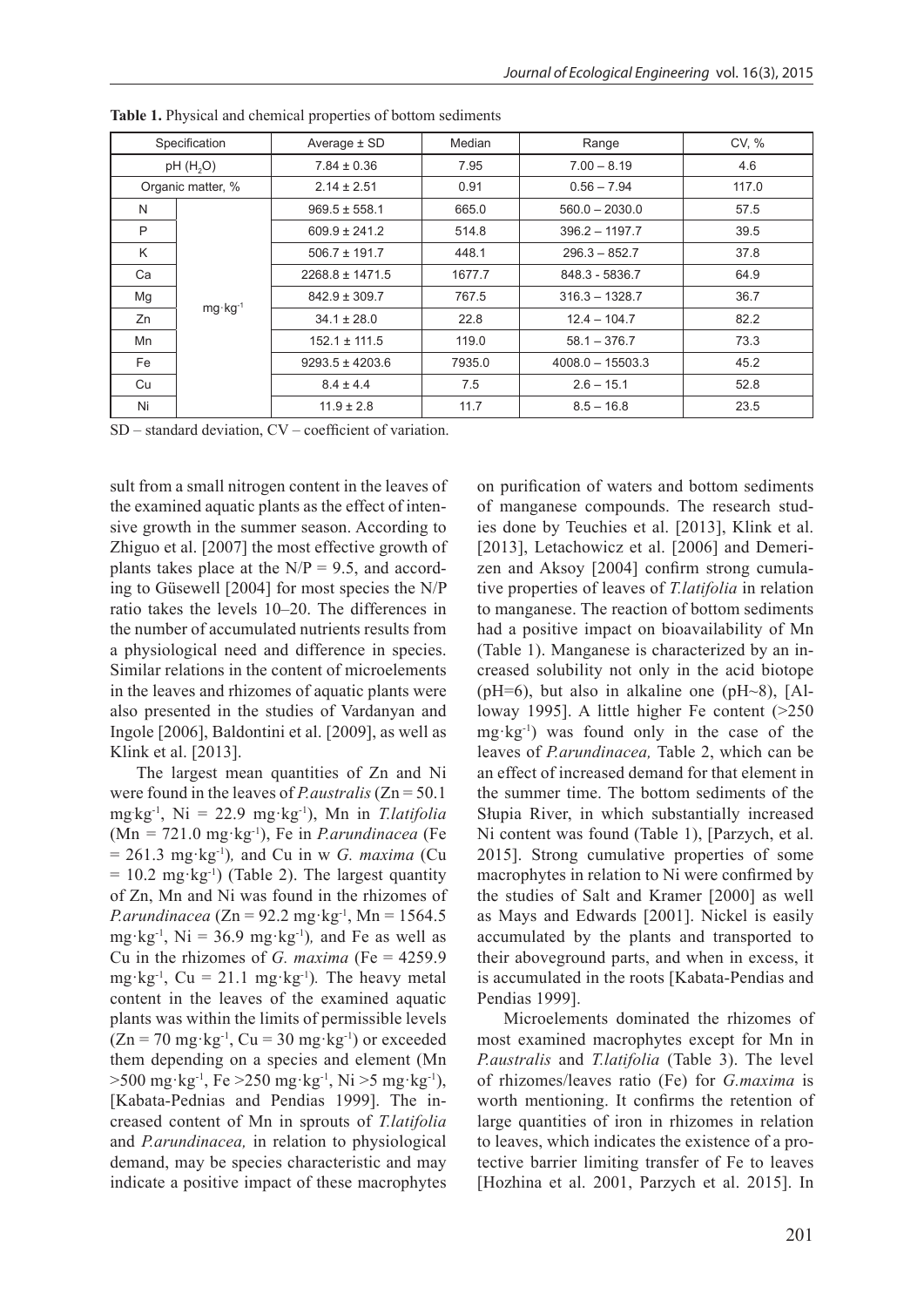| Element            | Glyceria maxima,<br>$n=30$ | Phragmites australis,<br>$n = 24$ | Typha latifolia,<br>$n = 15$ | Phalaris arundinacea.<br>$n = 21$ |  |  |  |  |  |
|--------------------|----------------------------|-----------------------------------|------------------------------|-----------------------------------|--|--|--|--|--|
| $mg \cdot kg^{-1}$ | Leaves                     |                                   |                              |                                   |  |  |  |  |  |
| N                  | $10770 \pm 2739$           | $11424 \pm 2644$                  | $8253 \pm 1041$              | $15320 \pm 3001$                  |  |  |  |  |  |
| P                  | $2576 \pm 433$             | $3131 \pm 1137$                   | $2200 \pm 609$               | $2419 \pm 531$                    |  |  |  |  |  |
| Κ                  | $12723 \pm 6015$           | $15293 \pm 3860$                  | 17634 ± 1829                 | $19774 \pm 4848$                  |  |  |  |  |  |
| Ca                 | 6864 ± 3501                | $2789 \pm 669$                    | 6642 ± 1420                  | $2414 \pm 706$                    |  |  |  |  |  |
| Mg                 | $1981 \pm 149$             | 2508 ±803                         | $1448 \pm 481$               | $2091 \pm 404$                    |  |  |  |  |  |
| Zn                 | $29.3 \pm 12.7$            | $50.1 \pm 24.1$                   | $21.0 \pm 6$                 | $29.1 \pm 6.4$                    |  |  |  |  |  |
| Mn                 | $261.7 \pm 179.1$          | $196.0 \pm 99$                    | $721.0 \pm 453$              | $632.3 \pm 150.3$                 |  |  |  |  |  |
| Fe                 | $154.9 \pm 106.2$          | $150.2 \pm 32$                    | $116.0 \pm 19$               | $261.3 \pm 98.2$                  |  |  |  |  |  |
| Cu                 | $10.2 \pm 2.3$             | $8.0 \pm 1.5$                     | $7.2 \pm 0.3$                | $6.6 \pm 1.9$                     |  |  |  |  |  |
| Ni                 | $17.4 \pm 4.5$             | $22.9 \pm 10.8$                   | $13.8 \pm 4.2$               | $17.1 \pm 12.1$                   |  |  |  |  |  |
|                    | Rhizomes                   |                                   |                              |                                   |  |  |  |  |  |
| N                  | $6510 \pm 2227$            | $5391 \pm 2072$                   | 6580 ± 2381                  | $9840 \pm 3346$                   |  |  |  |  |  |
| P                  | $2399.0 \pm 678$           | $1657 \pm 262$                    | $1856 \pm 433$               | 2638 ±1027                        |  |  |  |  |  |
| Κ                  | $9329 \pm 5146$            | $8292 \pm 3856$                   | $15151 \pm 6468$             | $16443 \pm 5016$                  |  |  |  |  |  |
| Ca                 | $2952 \pm 2135$            | $1051 \pm 248$                    | $4258 \pm 2354$              | $1338.4 \pm 556$                  |  |  |  |  |  |
| Mg                 | $1067 \pm 570$             | $570 \pm 78$                      | $1990 \pm 752$               | $930.7 \pm 190$                   |  |  |  |  |  |
| Zn                 | $59.3 \pm 33.2$            | $68.0 \pm 66.6$                   | $54.8 \pm 14.2$              | $92.2 \pm 28.5$                   |  |  |  |  |  |
| Mn                 | $441.2 \pm 383.1$          | $145.7 \pm 109$                   | $320.1 \pm 209.1$            | $1564.5 \pm 1096$                 |  |  |  |  |  |
| Fe                 | $4259.9 \pm 5912.0$        | $719.8 \pm 716$                   | $1018.6 \pm 1147.3$          | $1706.6 \pm 639$                  |  |  |  |  |  |
| Cu                 | $21.1 \pm 11.7$            | $13.0 \pm 14.8$                   | $14.0 \pm 4.9$               | $11.1 \pm 3.7$                    |  |  |  |  |  |
| Ni                 | $24.9 \pm 4.6$             | $23.8 \pm 4.9$                    | $27.3 \pm 7.5$               | $36.9 \pm 26.9$                   |  |  |  |  |  |

**Table 2.** Average and  $(±)$  standard deviation of elements content in aquatic plants

**Table 3.** Rhizomes/leaves concentration (mean) ratios of research elements in *G.maxima, P.australis, T.latifolia* and *P.arundinacea* 

| Element | Rhizomes / Leaves |                      |                 |                      |  |  |  |  |  |
|---------|-------------------|----------------------|-----------------|----------------------|--|--|--|--|--|
|         | Glyceria maxima   | Phragmites australis | Typha latifolia | Phalaris arundinacea |  |  |  |  |  |
| N       | 0.60              | 0.47                 | 0.79            | 0.64                 |  |  |  |  |  |
| P       | 0.93              | 0.53                 | 0.84            | 1.10                 |  |  |  |  |  |
| K       | 0.73              | 0.54                 | 0.86            | 0.83                 |  |  |  |  |  |
| Ca      | 0.43              | 0.38                 | 0.64            | 0.55                 |  |  |  |  |  |
| Mg      | 0.54              | 0.23                 | 1.37            | 0.44                 |  |  |  |  |  |
| Zn      | 2.02              | 1.36                 | 2.45            | 3.17                 |  |  |  |  |  |
| Mn      | 1.68              | 0.74                 | 0.44            | 2.47                 |  |  |  |  |  |
| Fe      | 21.50             | 4.79                 | 8.77            | 6.53                 |  |  |  |  |  |
| Cu      | 2.06              | 1.68                 | 1.01            | 1.68                 |  |  |  |  |  |
| Ni      | 1.43              | 1.04                 | 1.96            | 2.16                 |  |  |  |  |  |

fact, the heavy metals may be mobilized in the bottom sediment of aquatic plants and to be taken up by plants or lost by leaching. In general, the concentration of heavy metals were relatively lower in leaves than in rhizomes [Baldontini et al. 2009, Klink et al. 2013]. However, the bioavailability and accumulation of heavy metals

by plants depends on various factors such as: heavy metals content in bottom sediments, their bioavailability for plants, plant species, climatic factors and others. Translocation of trace metals from sediment to aboveground plant tissues differs greatly between species [Deng et al. 2004; Fitzgerald et al. 2003].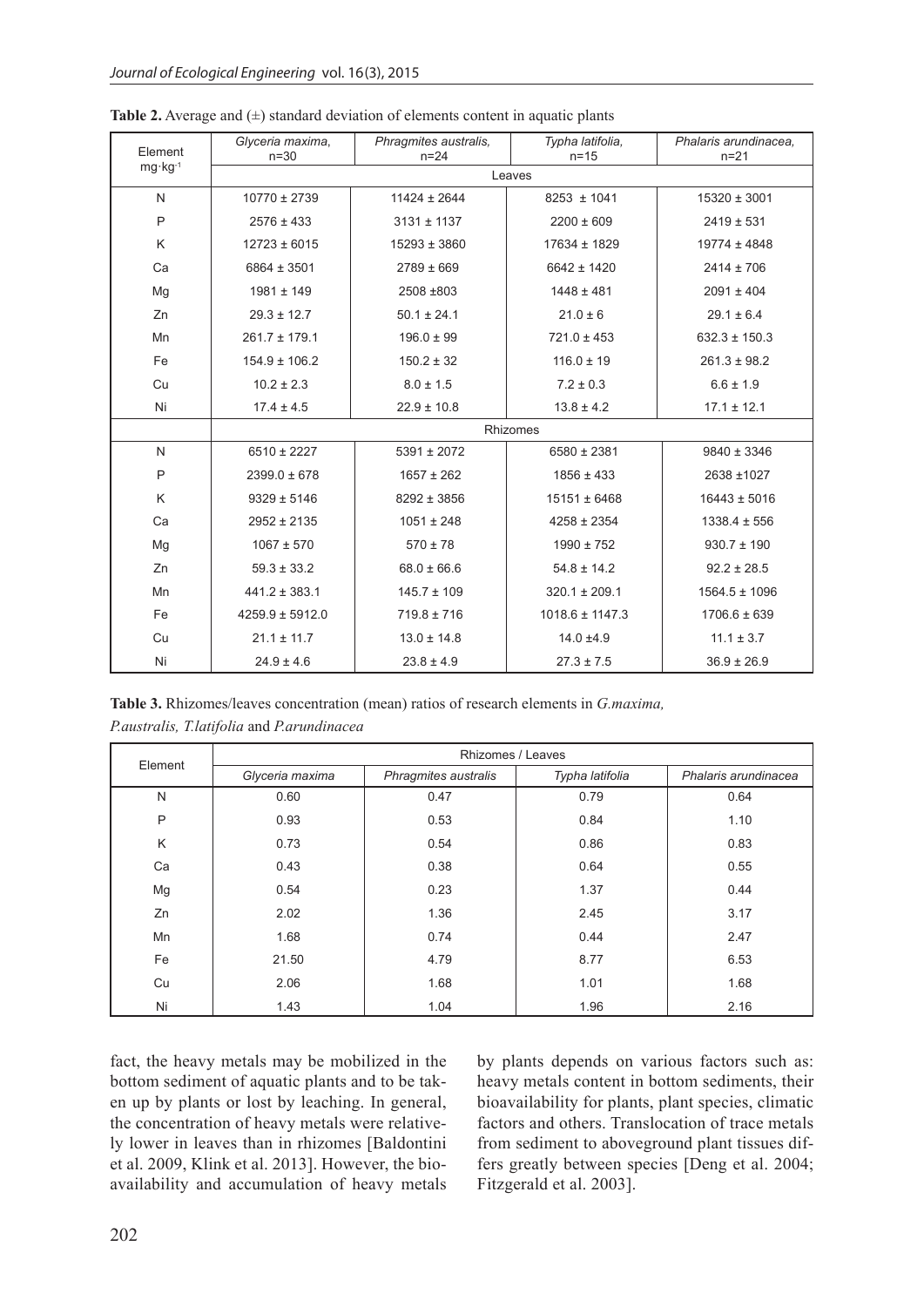Macro- and microelements accumulation in leaves and rhizomes of selected species of aquatic plants showed a trends of:

• *Glyceria maxima*:

K>N>Ca>P>Mg>Mn>Fe>Zn>Ni>Cu in leaves K>N>Fe>Ca>P>Mg>Mn>Zn>Ni>Cu in rhizomes

• *Phragmites australis*:

K>N>P>Ca>Mg>Mn>Fe>Zn>Ni>Cu in leaves K>N>P>Ca>Fe>Mg>Mn>Zn>Ni>Cu in rhizomes

- *Typha latifolia*: K>N>Ca>P>Mg>Mn>Fe>Zn>Ni>Cu in leaves K>N>Ca>Mg>P>Fe>Mn>Zn>Ni>Cu in rhizomes
- *Phalaris arundinacea*:

K>N>P>Ca>Mg>Mn>Fe>Zn>Ni>Cu in leaves K>N>P>Fe>Mn>Ca>Mg>Zn>Ni>Cu in rhizomes

Some of them are supported by the literature [Bonanno and Lo Giudice 2010]. The sum of the components reflects the whole so-called nutritional factor. The leaves of aquatic plants accumulated from 1354.9 mmol<sub>c</sub>·kg<sup>-1</sup> (*T.latifolia*) to 1844.0 mmol<sub>c</sub> kg<sup>-1</sup> (*P.arundinacea*), and rhizomes from 985.8 mmol<sub>c</sub> $\text{kg}$ <sup>-1</sup> w (*G.maxima*) to 1335.2 mmol<sub>c</sub> kg<sup>-1</sup> (*P.arundinacea*) of all the analyzed components. In these species of macrophytes lower accumulated value of the sum of macro- and microelements were found in the rhizomes (Table 4)*.* Macroelements from 54.7% (*T.latifolia*) to 67.9% (*P.australis*) were collected in leaves, and from 32.1% (*P.australis*) to 45.3% (*T.latifolia*) in rhizomes. Microele-

ments characterized by a different distribution, from 8.9% (*G.maxima*) to 38.4% (*T.latifolia*) were accumulated in leaves, and from 61.6% (*T.latifolia*) to 91.1% (G*.maxima*) in rhizomes. The share of nitrogen was 42.4–59.8% of this amount, phosphorus 4.3–8.6%, potassium 22.8–35.1%, calcium 2,6% do 12.4%, magnesium 3.0–7.5%, and trace elements were from 0.6% (*G.maxima*) to 1.2% (*T.latifolia*) in leaves and from 2.2% (*T.latifolia*) to 8.7% (*G.maxima*) in rhizomes. The similar relations between the measured amount of ingredients in various plant species were shown by Parzych and Sobisz [2012]. A large share of manganese and iron in all components measured in leaves and rhizomes iron evidence of their excessive withdrawal from the bottom sediments, and encouraged neutral and alkaline bottom sediments (Table 1).

The U Manna Whitney test indicated a series of statistically vital differences in cumulative properties of the examined aquatic plant species in relation to macro- and micronutrients (Table 5). The most frequent diversification related to Mg, Mn and N. The differences in accumulation of P in the leaves of *Typha latifolia* and *Phragmites australis* as well as K in rhizomes of *Glyceria maxima* and *Phalaris arundinacea*. Only in the case of Ni, no statistically vital differences in accumulation were found in the leaves and in rhizomes of examined macrophytes.

|                                             |                    | Leaves                         |                                                      | Rhizomes |                    |                         |                    |                                |  |
|---------------------------------------------|--------------------|--------------------------------|------------------------------------------------------|----------|--------------------|-------------------------|--------------------|--------------------------------|--|
| Element                                     | Glyceria<br>maxima | <b>Phragmites</b><br>australis | Typha<br><b>Phalaris</b><br>latifolia<br>arundinacea |          | Glyceria<br>maxima | Phragmites<br>australis | Typha<br>latifolia | <b>Phalaris</b><br>arundinacea |  |
| 1433<br>Σ macro [mmol /kg]:<br>1483<br>1339 |                    | 1827                           | 900                                                  | 701      | 1108               | 1274                    |                    |                                |  |
| $%$ N in $\Sigma$                           | 53.7               | 55.0                           | 44.0                                                 | 59.8     | 51.7               | 55.0                    | 42.4               | 55.2                           |  |
| % P in $Σ$                                  | 5.8                | 6.8                            | 5.3                                                  | 4.3      | 8.6                | 7.6                     | 5.4                | 6.7                            |  |
| $%$ K in $\Sigma$                           | 22.8               | 26.4                           | 33.8                                                 | 27.8     | 26.6               | 30.3                    | 35.1               | 32.5                           |  |
| % Ca in Σ                                   | 11.9               | 4.7                            | 12.4                                                 | 3.3      | 8.2                | 3.7                     | 9.6                | 2.6                            |  |
| % Mg in $\Sigma$                            | 5.8                | 7.1                            | 4.5                                                  | 4.8      | 4.9                | 3.4                     | 7.5                | 3.0                            |  |
| $\Sigma$ micro [mmol/kg]:                   | 8.4                | 7.6                            | 15.9                                                 | 17.0     | 85.8               | 17.0                    | 25.5               | 61.2                           |  |
| $%$ Zn in $\Sigma$                          | 5.3                | 10.3                           | 2.0                                                  | 2.4      | 1.1                | 5.9                     | 3.2                | 2.4                            |  |
| $%$ Cu in $\Sigma$                          | 1.9                | 1.6                            | 0.8                                                  | 0.6      | 0.4                | 1.2                     | 0.9                | 0.3                            |  |
| % Ni in $Σ$                                 | 3.5                | 5.2                            | 1.5                                                  | 1.8      | 05                 | 2.3                     | 1.8                | 0.9                            |  |
| % Mn in Σ                                   | 56.5               | 47.4                           | 82.4                                                 | 67.6     | 9.4                | 15.3                    | 22.7               | 46.6                           |  |
| $%$ Fe in $\Sigma$                          | 32.8               | 35.5                           | 13.3                                                 | 27.6     | 88.6               | 75.3                    | 71.4               | 49.8                           |  |
| $\Sigma$ macro + $\Sigma$ micro             | 1441.4             | 1490.6                         | 1354.9                                               | 1844.0   | 985.8              | 718.0                   | 1133.5             | 1335.2                         |  |

Table 4. Average of elements accumulation<sup>\*</sup> in aquatic plants

\* Expressed as a form of the amount of these components and their participation in the total.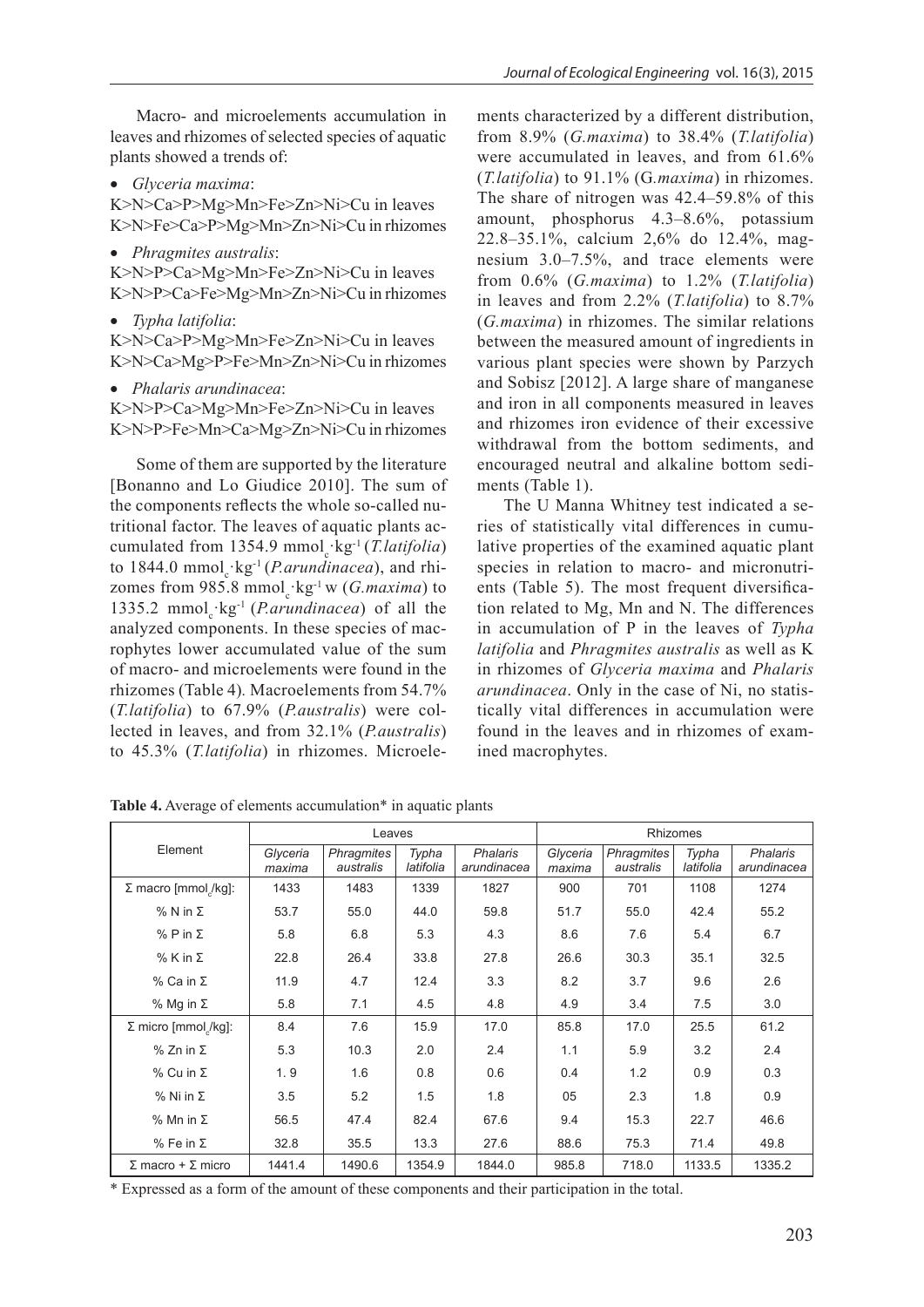| in relation:                   |          | N        | P       | K       | Ca      | Mg      | Zn      | Mn      | Fe      | Cu       | Ni |
|--------------------------------|----------|----------|---------|---------|---------|---------|---------|---------|---------|----------|----|
| IG. maxima – P. australis      | leaves   | $\star$  | ns      | ns      | $***$   | ns      | $\star$ | ns      | ns      | $^\star$ | ns |
|                                | rhizomes | ns       | ns      | ns      | $***$   | $**$    | ns      | ns      | ns      | $***$    | ns |
| IG. maxima – T. latifolia      | leaves   | ns       | ns      | ns      | ns      | ns      | ns      | $\star$ | ns      | $***$    | ns |
|                                | rhizomes | ns       | ns      | ns      | ns      | ns      | ns      | ns      | ns      | ns       | ns |
| IG. maxima – P. arundinacea    | leaves   | $***$    | ns      | ns      | $***$   | ns      | ns      | $***$   | $\star$ | $***$    | ns |
|                                | rhizomes | ns       | ns      | $\star$ | $\star$ | ns      | ns      | $\star$ | ns      | $^\star$ | ns |
| IP. australis – T. latifolia   | leaves   | $^\star$ | $\star$ | ns      | $\star$ | $\star$ | $***$   | $***$   | ns      | ns       | ns |
|                                | rhizomes | ns       | ns      | ns      | ns      | ns      | ns      | ns      | ns      | ns       | ns |
| IP. australis – P. arundinacea | leaves   | ns       | ns      | ns      | $***$   | ns      | $\star$ | $***$   | $\ast$  | ns       | ns |
|                                | rhizomes | $***$    | ns      | ns      | ns      | $***$   | ns      | $***$   | ns      | ns       | ns |
| T. latifolia - P. arundinacea  | leaves   | $^\star$ | ns      | ns      | $\star$ | ns      | $***$   | $***$   | ns      | ns       | ns |
|                                | rhizomes | $^\star$ | ns      | ns      | $\star$ | ns      | ns      | ns      | ns      | ns       | ns |

**Table 5.** Statistical significance of differences (U Manna-Whitney's test)

ns - no significance, \* significance level of  $p<0.05$ , \*\* significance level of  $p<0.01$ , \*\*\* significance level of  $p<0.001$ .

## **CONCLUSIONS**

The largest quantities of macroelements were found in the leaves of the examined species, and microelements dominated the rhizomes of most examined macrophytes except for Mn in *P.australis* and *T.latifolia*. The content of macro- and microelements in aquatic plants was varied, depending on the species, and part of the shoot. The largest amounts of macronutrients in the leaves, and the smallest in rhizomes of macrophytes with the exception of manganese in *P. australis* and *T. latifolia*. The largest average amount of zinc and nickel were found in the leaves of *P. australis*, manganese in *T. Latifolia*, iron in *P. arundinacea*, and copper in *G. maxima*. Most of Zn, Mn and Ni demonstrated in rhizomes of *P. arundinacea*, and Fe and Cu in rhizomes of *G. maxima.* Increased Mn content in shoots of *T. latifolia* and *P. arundinacea* in relation this physiological needs refers to the beneficial effects of these species in the water treatment and sludge from the bottom sediment of manganese compounds. In the case of *G. maxima* the existence of protective barriers restricting movement of Fe from rhizomes to the leaves were found.

The leaves of aquatic plants accumulated from 1354.9 mmol<sub>c</sub> $\text{kg}^{-1}$  to 1844.0 mmol<sub>c</sub> $\text{kg}^{-1}$ , and rhizomes from 985.8 mmol<sub>c</sub> $kg^{-1}$  w to 1335.2  $mmol_c$  kg<sup>-1</sup> of all the analyzed components. Macroelements from 54.7% to 67.9% were collected in leaves, and from 32.1% to 45.3% in rhizomes studied of aquatic plants. Microelements characterized by a different distribution, from 8.9% to 38.4% were accumulated in leaves, and from 61.6% to 91.1% in rhizomes.

# **REFERENCES**

- 1. Aksoy A., Demirezen D., Duman F. 2005. Bioaccumulation, detection and analyses of heavy metal pollution in Sultan marsh and its environment. Water Air Soil Poll. 164, 241–255.
- 2. Alberts P.H., Camardese M.B. 1993. Effects as acidification on metal accumulation by aquatic plants and invertebrates. 1. Constructed wetlands. Environ. Toxicology Chem. 12 (6), 959–967.
- 3. Alloway B. J., 1995. Soil processes and the behavior of metals. In: Alloway B.J. (ed.) Heavy metals in soils. 2nd ed. Blackie, Glasgow, 7–28.
- 4. Baldantoni D., Alfani A., Di Tommasi P., Bartoli G., Virzo de Santo A. 2004. Assessment of macro and microelement accumulation capability of two aquatic plants. Environ. Pollut. 130, 149–156.
- 5. Baldantonid D., Ligrone R., Alfania A. 2009. Macroand trace-element concentration in leaves and roots of *Phragmites australis* in volcanic lake in Southern Italy. J. Geochem. Explor. 101, 166.
- 6. Bernez I., Daniel, H., Haury J. 2001. Effects of perturbations on the aquatic vegetation of regulated river. Bull. Fr. Pêche Pisc., 357-60, 169–189.
- 7. Bonanno, G., 2011. Trace element accumulation and distribution in the organs of Phragmites australis (common reed) and biomonitoring applications. Ecotox. Environ. Safe. 74, 1057–1064.
- 8. Bonanno, G., Lo Giudice, R., 2010. Heavy metal bioaccumulation by the organs of Phragmites australis (common reed) and their potential use as contamination indicators. Ecol. Indic. 10, 639–645.
- 9. Bragato, C., Schiavon, M., Polese, R., Ertani, A., Pittarello, M., Malagoli, M., 2009. Seasonal variations of Cu Zn, Ni and Cr concentration in *Phragmites australis* (Cav.) Trin ex Steudel in a constructed wetland of North Italy. Desalination 246, 35–44.
- 10. Burke D.J., Weis J.S., Weis P. 2000. Release of metals by the leaves of salt marsh grasses *Spartina alterni-*